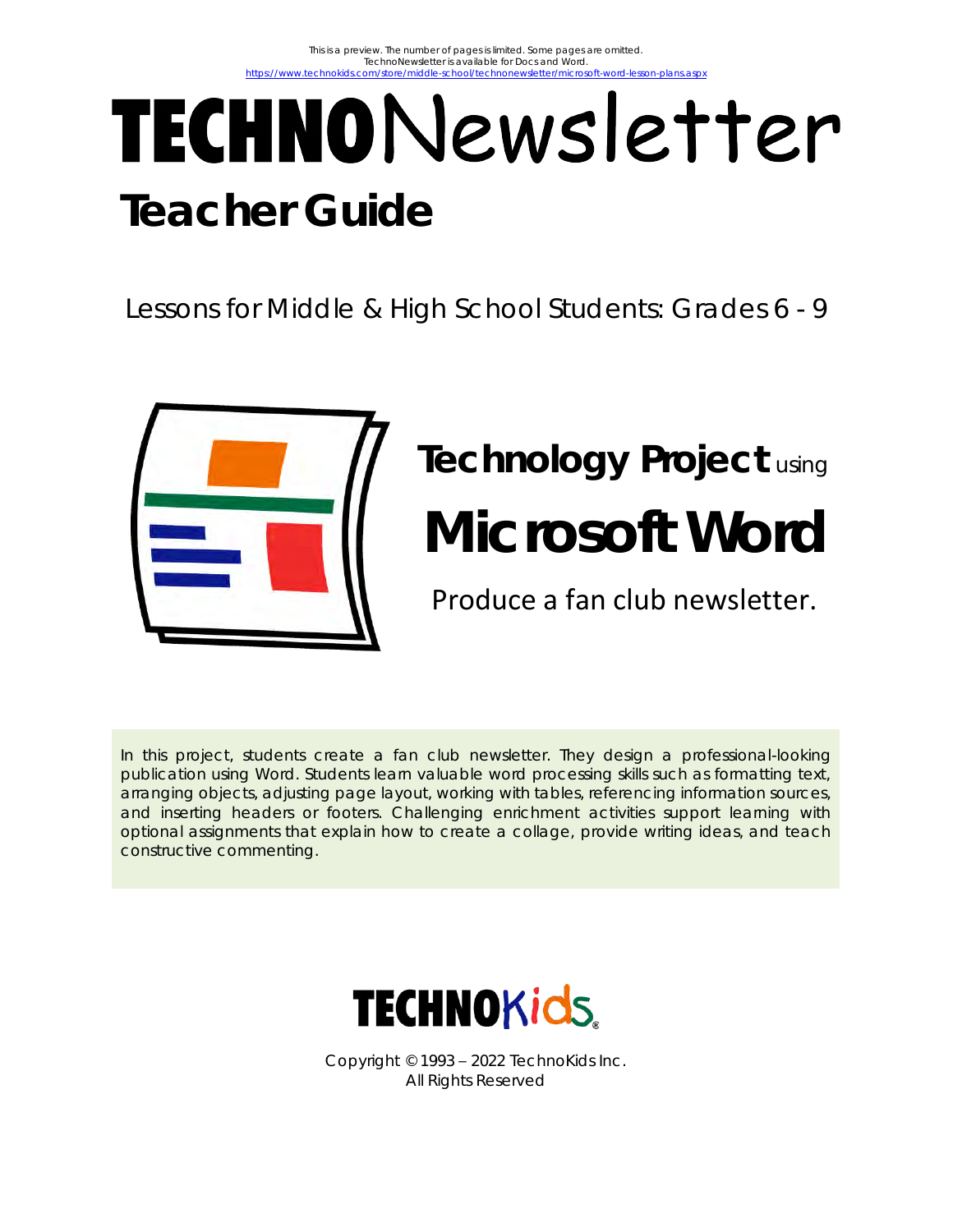## **Table of Contents**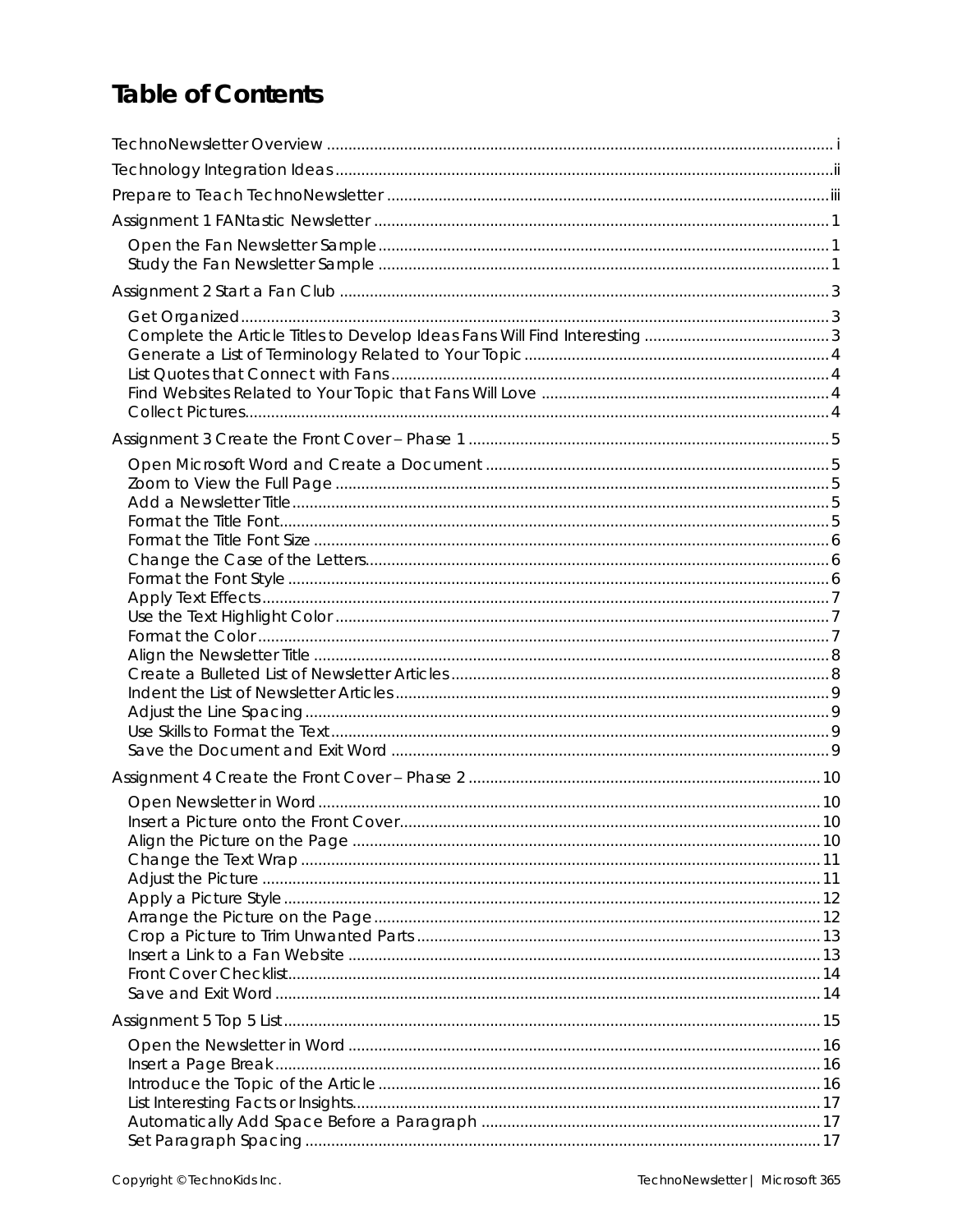| State an Opinion about the Fan Connection and Provide a Supporting Quote 30 |  |
|-----------------------------------------------------------------------------|--|
|                                                                             |  |
|                                                                             |  |
|                                                                             |  |
|                                                                             |  |
|                                                                             |  |
|                                                                             |  |
|                                                                             |  |
|                                                                             |  |
|                                                                             |  |
|                                                                             |  |
|                                                                             |  |
|                                                                             |  |
|                                                                             |  |
|                                                                             |  |
|                                                                             |  |
|                                                                             |  |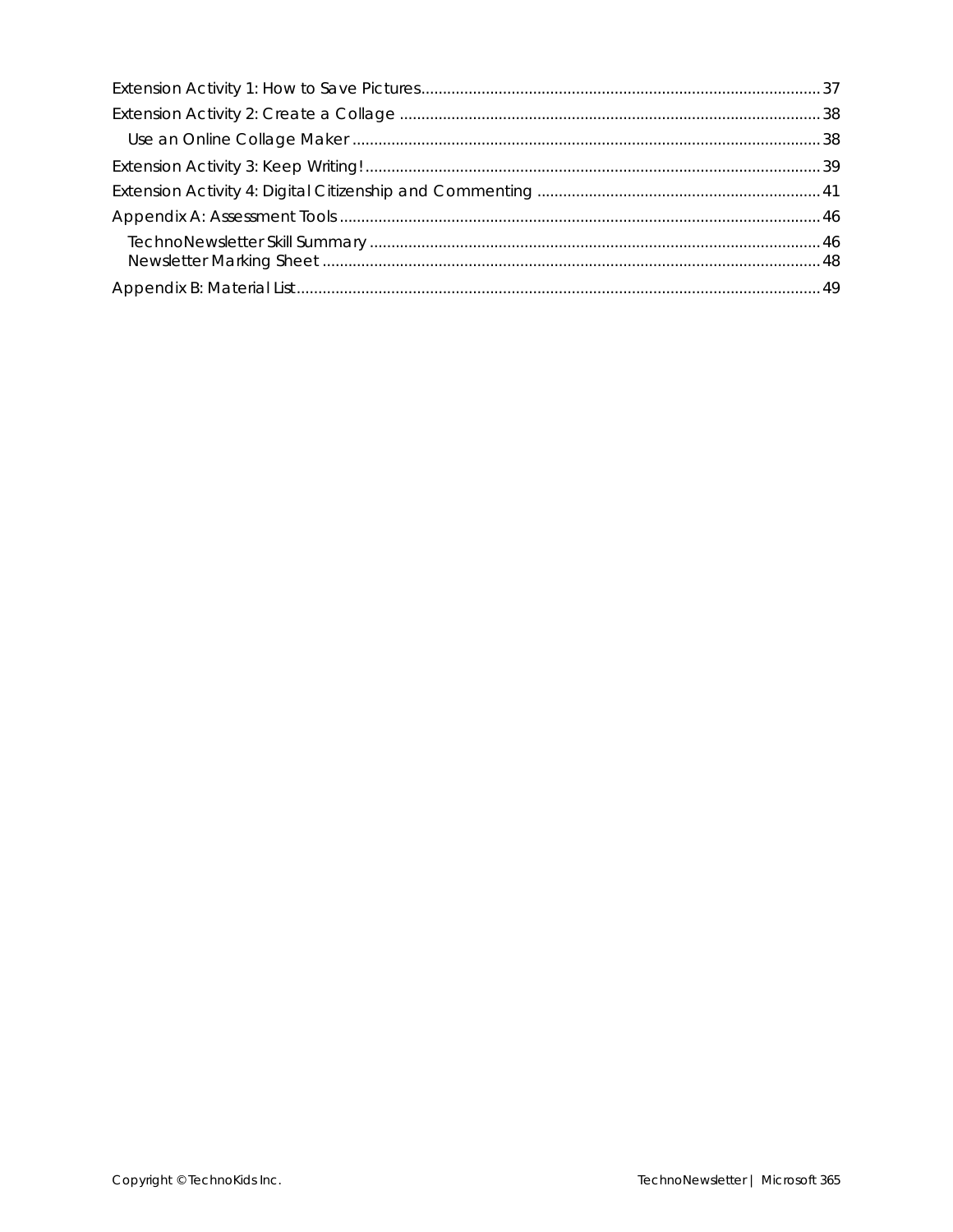## <span id="page-4-0"></span>**TechnoNewsletter Overview**

| Purpose: Produce a newsletter that has a series<br>of articles designed for a target audience.                                                                                                                                                                                                                                                                                                                                                                                                                                                                                                                                                                                               | Preparation: (see Appendix B: for instructions)<br>Install Microsoft 365<br>$\bullet$<br>Install Adobe Acrobat Reader                                                                                                                                                                                                                                                                                                                                                                                         |  |  |
|----------------------------------------------------------------------------------------------------------------------------------------------------------------------------------------------------------------------------------------------------------------------------------------------------------------------------------------------------------------------------------------------------------------------------------------------------------------------------------------------------------------------------------------------------------------------------------------------------------------------------------------------------------------------------------------------|---------------------------------------------------------------------------------------------------------------------------------------------------------------------------------------------------------------------------------------------------------------------------------------------------------------------------------------------------------------------------------------------------------------------------------------------------------------------------------------------------------------|--|--|
| Objectives: (see Appendix A: Skill Summary)                                                                                                                                                                                                                                                                                                                                                                                                                                                                                                                                                                                                                                                  | Share Newsletter folder with students                                                                                                                                                                                                                                                                                                                                                                                                                                                                         |  |  |
| design a publication for a target audience<br>$\bullet$<br>organize ideas using a planning sheet<br>$\bullet$                                                                                                                                                                                                                                                                                                                                                                                                                                                                                                                                                                                | Print flashcards or tool summary (optional)                                                                                                                                                                                                                                                                                                                                                                                                                                                                   |  |  |
| write articles expressing a viewpoint<br>$\bullet$<br>cite the source of information<br>$\bullet$<br>revise writing to correct errors<br>$\bullet$<br>share a publication in print or electronically<br>٠<br>format text to make it easy to read<br>$\bullet$<br>insert and format images<br>$\bullet$<br>arrange text using bullets or a numbered list<br>$\bullet$<br>divide content using page breaks<br>$\bullet$<br>set line and paragraph spacing<br>$\bullet$<br>arrange content using a table<br>$\bullet$<br>copy and paste content<br>$\bullet$<br>find and replace text<br>$\bullet$<br>insert page numbers, headers, and footers                                                 | Materials: (see Appendix C: for a complete list)<br>Assessment Tools (marking sheet, checklists)<br>$\bullet$<br>Newsletter folder<br>o Workbook Assignments<br>Sample Files - Newsletter, Newsletter2,<br>$\circ$<br>Newsletter3<br>o Bookmarks (Extension Activity 2)<br>Parent Letter and Certificate (optional)<br>Bulletin Board materials (Extension Activity 4)<br>٠<br>Commenting Agreement (Extension Activity 4)<br>$\bullet$<br>Download Flashcards and Tool Summary from<br>TechnoHub. (optional) |  |  |
| <b>Summary of Activities:</b>                                                                                                                                                                                                                                                                                                                                                                                                                                                                                                                                                                                                                                                                |                                                                                                                                                                                                                                                                                                                                                                                                                                                                                                               |  |  |
| Review sample newsletters to gain ideas.<br>$\bullet$                                                                                                                                                                                                                                                                                                                                                                                                                                                                                                                                                                                                                                        |                                                                                                                                                                                                                                                                                                                                                                                                                                                                                                               |  |  |
| Generate ideas for a newsletter using a planning sheet.<br>$\bullet$<br>$\bullet$<br>Decorate the front cover by inserting a picture and hyperlink. Format image.<br>$\bullet$<br>٠<br>Design a word search of topic-related terminology using a table to position content.<br>٠<br>Produce a word search answer key by copying content and filling cells.<br>٠<br>Organize ideas for an opinion piece using a planning sheet.<br>$\bullet$<br>Write an opinion piece with supporting quotes. Reference quotes using footnotes.<br>$\bullet$<br>Complete the newsletter by inserting page numbers, headers, and footers.<br>٠<br>Print, PDF, and/or share a publication electronically.<br>٠ | Create a front cover for the newsletter. Format the title and arrange article names in a bulleted list.<br>Write an article that shares insights related to the topic. Organize ideas using a numbered list.                                                                                                                                                                                                                                                                                                  |  |  |
| <b>Extension Activities:</b>                                                                                                                                                                                                                                                                                                                                                                                                                                                                                                                                                                                                                                                                 |                                                                                                                                                                                                                                                                                                                                                                                                                                                                                                               |  |  |
| How to Save a Picture: Save images from Online sources.<br>Create a Collage: Create a collage using an Online service.                                                                                                                                                                                                                                                                                                                                                                                                                                                                                                                                                                       | Keep Writing: Write additional articles. Some ideas include contest, review, interview, or quiz.<br>Digital Citizenship and Commenting: Share newsletter. Read, write, and respond to comments.                                                                                                                                                                                                                                                                                                               |  |  |
| Assessment:                                                                                                                                                                                                                                                                                                                                                                                                                                                                                                                                                                                                                                                                                  |                                                                                                                                                                                                                                                                                                                                                                                                                                                                                                               |  |  |
| Self-Evaluation Checklists<br>Peer-Evaluation (Extension Activity 4)<br>Teacher Evaluation (Skill Summary, Newsletter Marking Sheet)                                                                                                                                                                                                                                                                                                                                                                                                                                                                                                                                                         |                                                                                                                                                                                                                                                                                                                                                                                                                                                                                                               |  |  |
| Notes:                                                                                                                                                                                                                                                                                                                                                                                                                                                                                                                                                                                                                                                                                       |                                                                                                                                                                                                                                                                                                                                                                                                                                                                                                               |  |  |

• If you have younger students, you may wish to substitute an activity from the *Keep Writing* extension activity for the Opinion Article.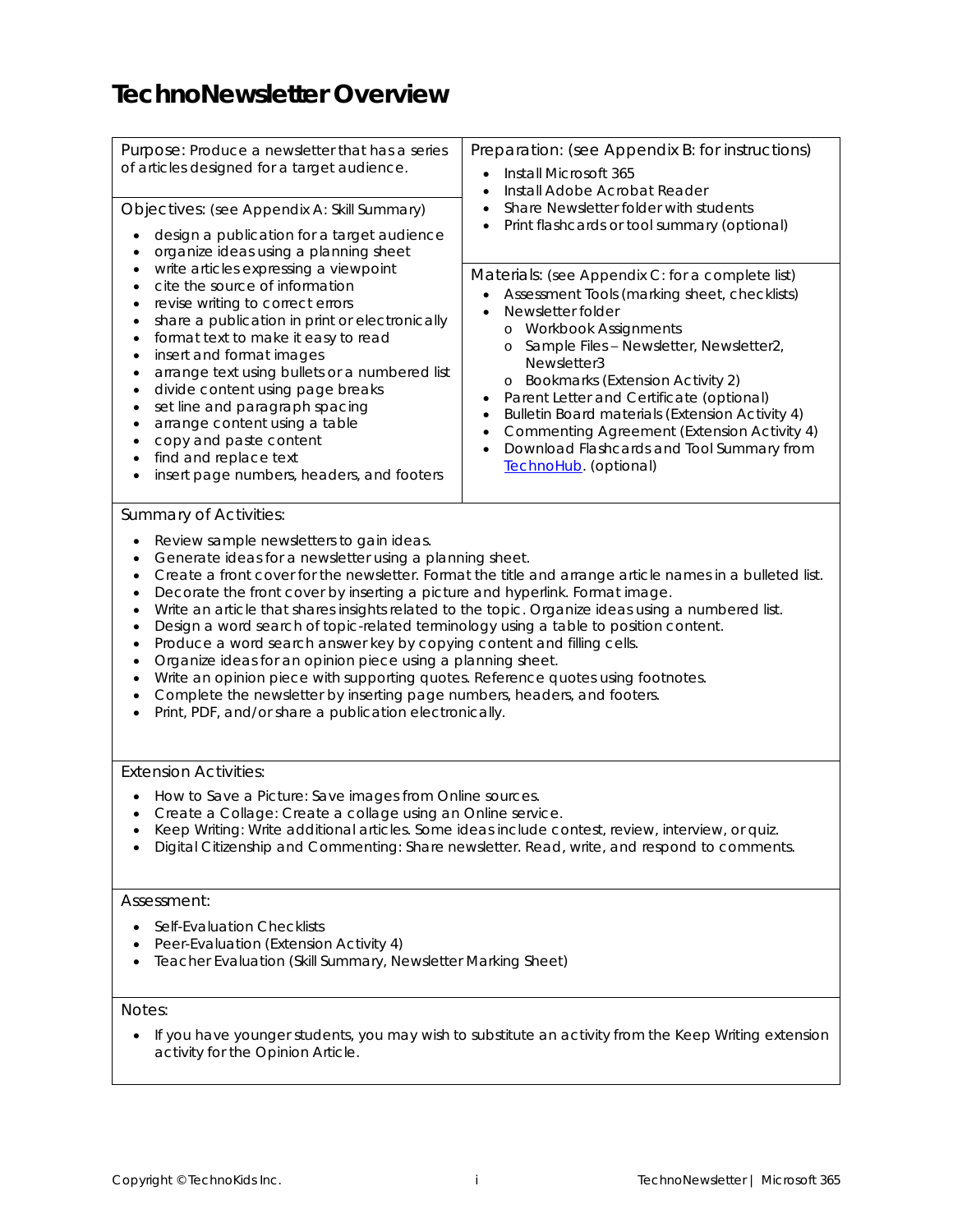## <span id="page-5-0"></span>**Technology Integration Ideas**

TechnoNewsletter integrates into curriculum. Your students can create a newsletter on a wide range of topics or for various audiences. You may wish to include project activities as part of a language arts, history, or science unit. Below are some suggestions:

- *Pop Culture:* Celebrate a passion for a popular person, group, or team. It could be a famous actor, singer, athlete, or band. Write articles for avid fans.
- *School Newsletter:* Create a school newsletter. Select a school team or club. Articles can be about games, activities, events, players, or coaches.
- *Novel Study Activity:* Design a newsletter for a book club. Feature a novel. Write about the characters, define vocabulary from the text, and make connections to story events.
- *Historical Figure:* Publish a newsletter for history lovers. Place the spotlight on a historical period or significant person. Articles can highlight important events, little known facts, and famous quotes.
- *Travel Destination:* Showcase a location for vacationers. Write articles for interested travelers. Explain why the place is a "must see" and include testimonials from tourists.
- *Discovery News:* Produce a newsletter for science enthusiasts. Articles can highlight issues or recent discoveries. Include facts from reliable sources or quotes from notable scientists.

*Understand the Big Picture*

Not sure where to integrate TechnoNewsletter?

There are three samples provided for this project. The first sample is based on pop culture and is about a fictional character called TechnoStar. The second sample is of the historical figure Amelia Earhart. The third sample is based on the environmental issue of composting. These samples provide ideas on how you can include these activities into your curriculum.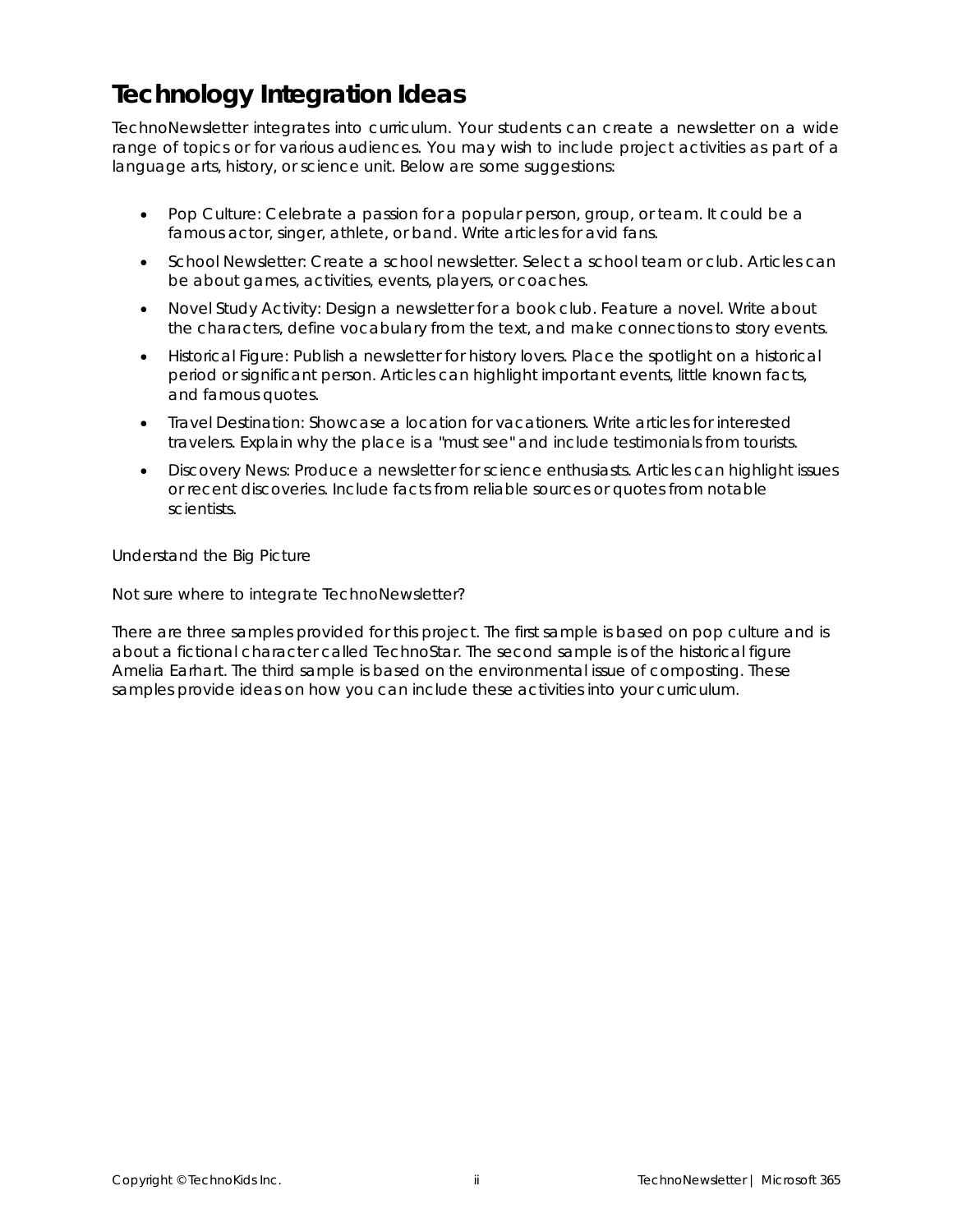## <span id="page-6-0"></span>**Assignment 1 FANtastic Newsletter**

Who is your favorite person, group, or team? You are now in charge of their Fan Club!

A fan club is an organization or community that people join to share their devotion and interest with others.

You are going to publish a newsletter that connects with the fan base. It will include articles, word search, photo gallery, and more!

To get your creativity flowing, study the sample newsletter. What do you like about it? What would you change?

<span id="page-6-1"></span>**Open the Fan Newsletter Sample**

- Go to the *Newsletter* folder.
- Open sample *Newsletter* file.



Start to think about your own newsletter. You could write about:

- Pop Culture
- School News
- Novel Study/Book Club
- Historical Figure/Time Period
- Travel Location/Hometown
- Science Discoveries/Gadgets

<span id="page-6-2"></span>**Study the Fan Newsletter Sample**

- 1. The title page is what fans will see first. List the contents of the title page:
	- **newsletter title**
	- **picture**
	- **list of articles**
	- **link to join official fan club**
	- •
- 2. View page 2. This article explains the reasons a person should go to see a concert.
	- a) Why would fans want to read this article?

**Fans may want to know more about a live performance because they want to go to a concert in the future. Fans may have attended a similar performance and they may want to compare their experience.**

b) The information in the article is organized using a numbered list. Why is this a good way to organize information?

**A numbered list makes it easy to read information quickly.**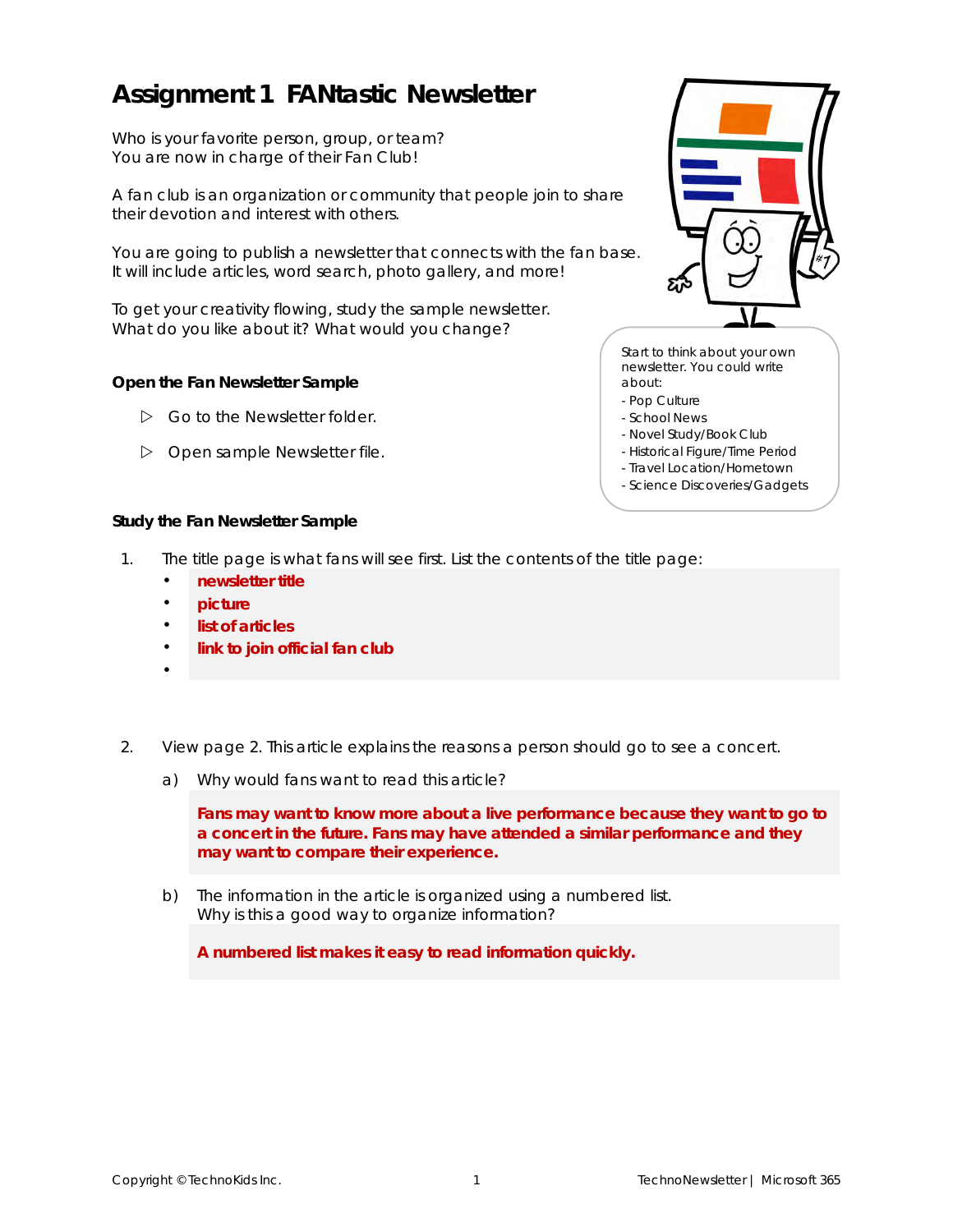3. View page 3. The word search is made using two tables. It has words related to the topic. Look for some of the words. Can you find them?

Why is it a good idea to add puzzles such as a word search to a newsletter?

**Puzzles are fun for readers to complete. Puzzles offer an alternative to reading information.**

4. The answer key for the word search is at the end of the newsletter.

Why do you think the answer key is in this location?

**The answer key is at the end so that a person cannot easily look up the answers before completing the puzzle.**

- 5. View page 4 and 5. This article is an opinion piece that explains the connection a fan has with the musician.
	- a) What is the opinion stated in the article?

**The musician is an excellent role model because she does charity work and her lyrics have a positive message.**

b) Quotes from song lyrics are included in the article. What makes the lyrics easy to read and stand out on the page?

**Song lyrics are single spaced and indented from the left margin to form a block of text.**

- 6. List the other articles or content that is included in the newsletter.
	- **collage or photo gallery**
	- **header (newsletter name, issue number)**
	- **footer (student name, page number)**
- 7. Who would read this newsletter? Describe the audience. For example, what are their interests, age range, or gender?

**The audience of this newsletter likes TechnoStar, pop music, 12-18 years old, and is likely female.**

There are MORE sample newsletters.

View **Newsletter 2** to see a fan club for *Amelia Earhart* or **Newsletter 3** for environmentalists.

What do you like about them? What ideas do they give you?



- 8. Make a list of people, groups, teams, or topics you like. Circle your best idea.
	- • • • •
	- • •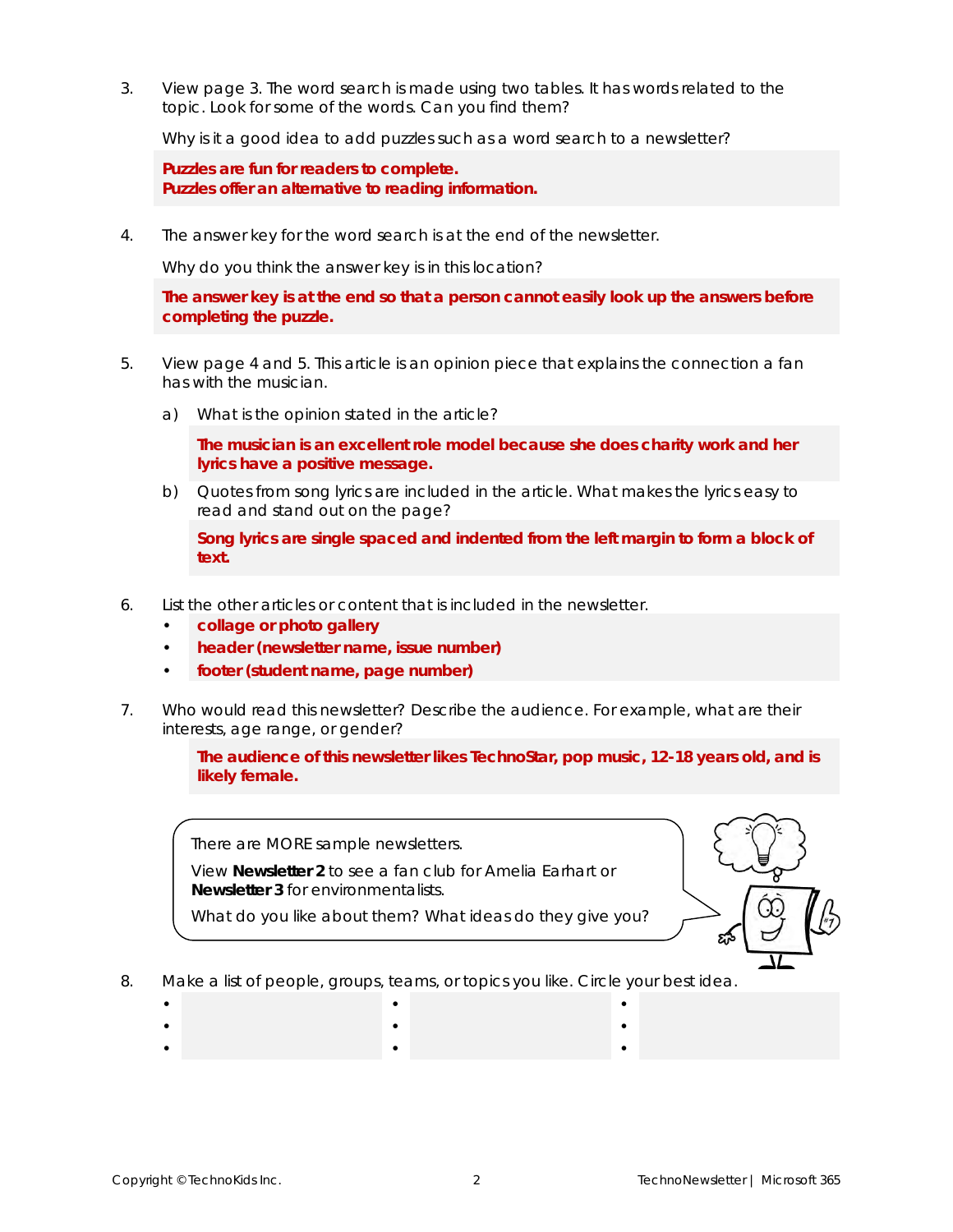## <span id="page-8-0"></span>**Assignment 2 Start a Fan Club**

You need to plan the content for your fan club newsletter. There are several articles that you are going to create.

- Top 5 Article: Provide facts that readers want to know. Organize information using a numbered list.
- Word Search: Design a puzzle using a table that is a grid of letters with hidden words.
- Fan Connection: Write an opinion piece that states why fans connect with the person, group, or team. Include quotes to explain the connection. Quotes can be from a song, movie, book, interview, website, testimonial, or social media post.



#### <span id="page-8-1"></span>**Get Organized**

- 1. Who or what are you picking for your fan club newsletter?
- 2. Who would read this newsletter? Describe the audience. For example, what are their interests, age range, or gender?

<span id="page-8-2"></span>**Complete the Article Titles to Develop Ideas Fans Will Find Interesting**

3. You are going to write an article that organizes information using a numbered list. Complete these titles to generate possible article ideas:

| Top 3 Reasons            |                  |
|--------------------------|------------------|
| 4 Fun Facts About        | You Need to Know |
| 10 of the Best           |                  |
| <b>6 Questions About</b> | You Want Ask     |
| My 5 Favorite            |                  |
| 7 Signs you Are a        | Fan              |
| 8                        | Secrets Revealed |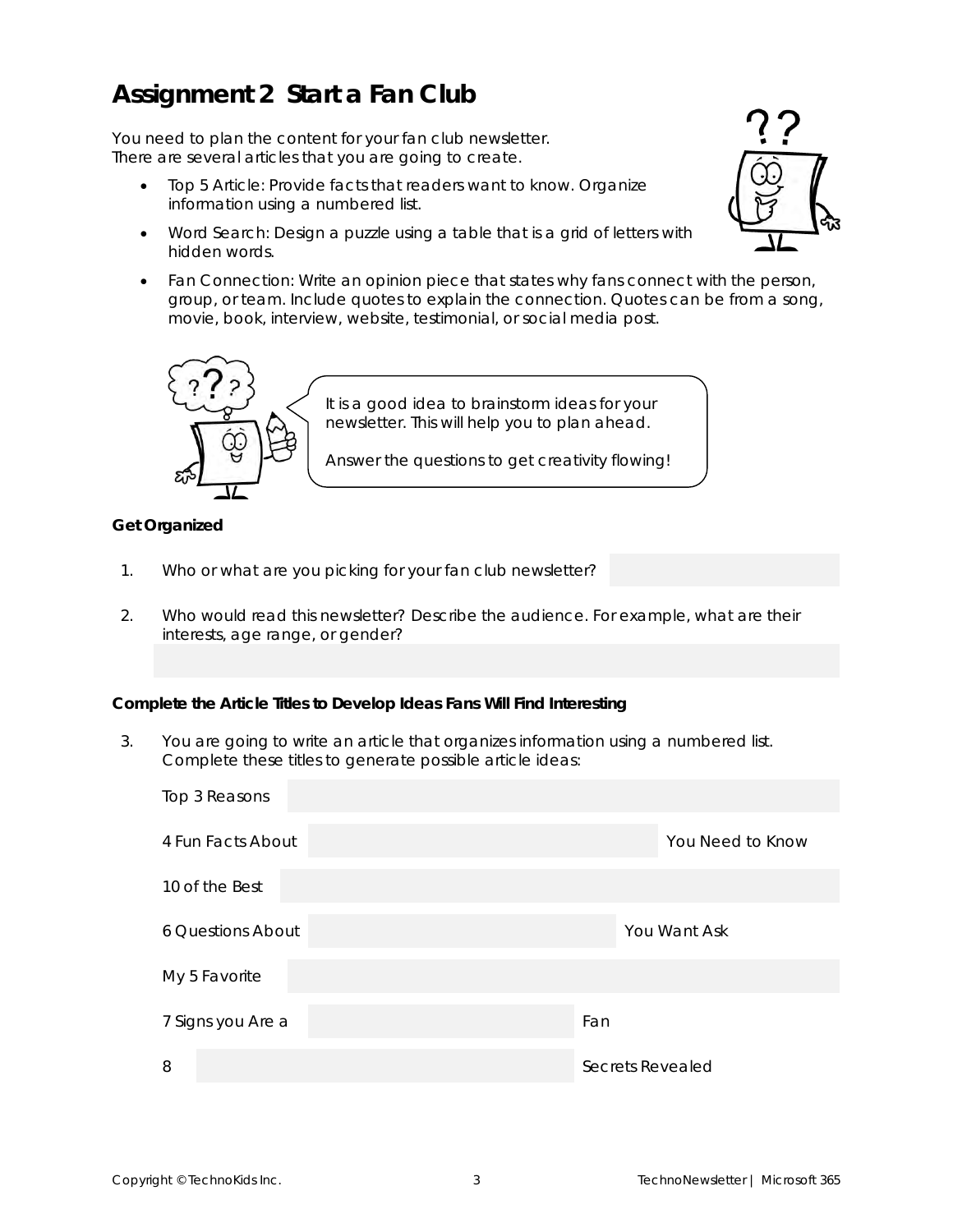<span id="page-9-0"></span>**Generate a List of Terminology Related to Your Topic**

4. You are going to design a word search. Make a list of words related to your topic. Challenge yourself! Can you think of more than ten?

<span id="page-9-1"></span>**List Quotes that Connect with Fans**

5. Why are fans devoted? You are going to write an opinion piece that states why fans connect with the person, group, team, or topic. The article will include quotes. A quote is a copy of words used in text or speech. The quotes can be from a song, movie, book, interview, website, testimonial, or social media post.

Make a list of possible quotes you could use in your article. List the source.

| Quote: |                                                                      |
|--------|----------------------------------------------------------------------|
|        | source:                                                              |
| Quote: |                                                                      |
|        | source:                                                              |
| Quote: |                                                                      |
|        | source:                                                              |
|        |                                                                      |
|        | IMPOPTANTI You should have a wide range of ideas for your pewsletter |

should have a wide range of ideas for your newsletter. If you are stuck for ideas now is the perfect time to change your topic!

<span id="page-9-2"></span>**Find Websites Related to Your Topic that Fans Will Love**

6. You are going to include a link to a website related to your topic. List possible websites fans would want to visit.

| http:// |  |
|---------|--|
| http:// |  |
| http:// |  |

<span id="page-9-3"></span>**Collect Pictures**

You need pictures for your newsletter. Gather a wide range of images so that you will have lots of choice. Refer to *Extension Activity 1* for instructions if you need help.



- 7.  $\Box$  I have saved in my folder, seven or more pictures related to my topic.
	- $\Box$  I have a wide range of pictures.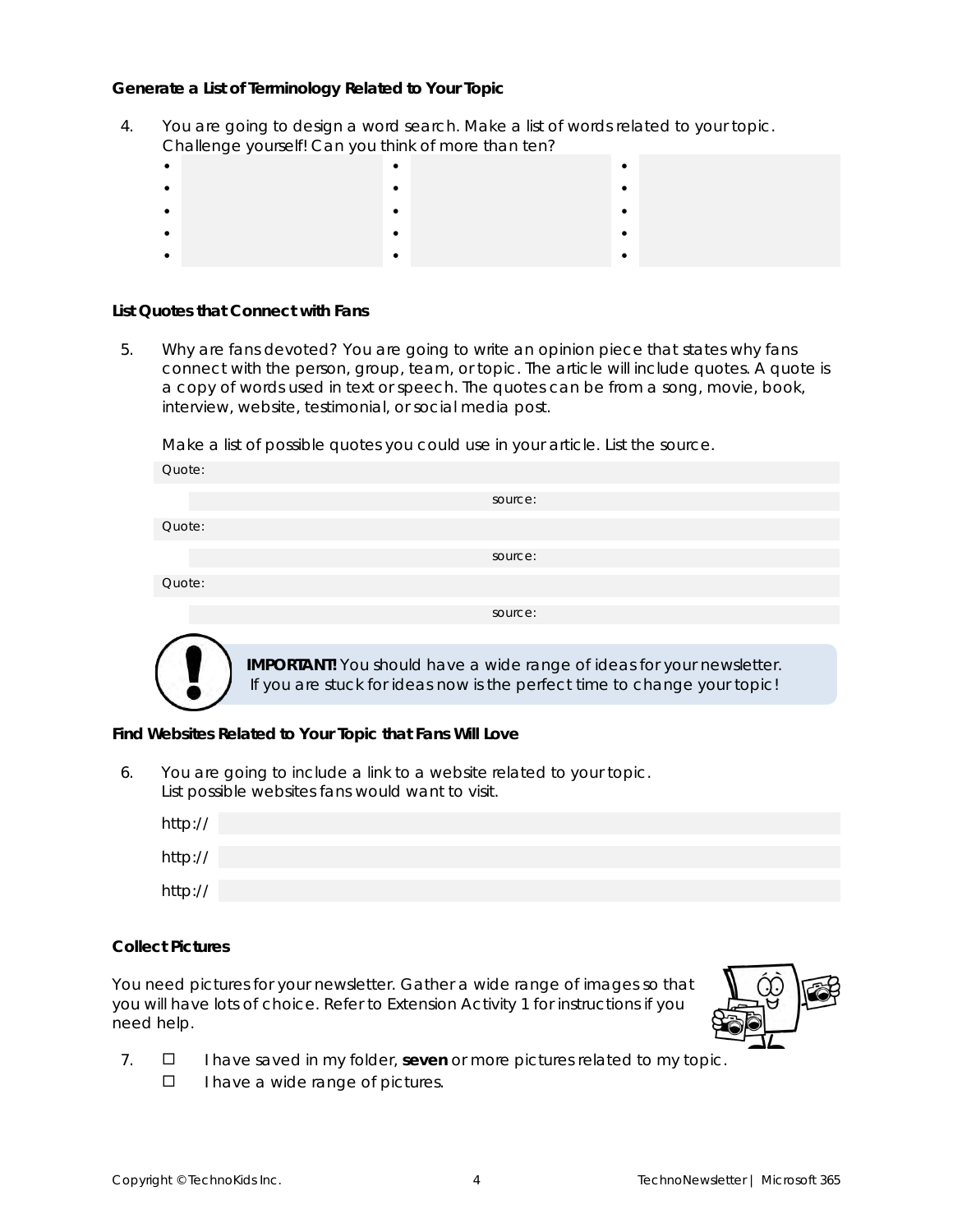## <span id="page-10-0"></span>**Assignment 5 Top 5 List**

In this assignment, you are going to write the first article for your newsletter. It must include interesting facts or insights that fans want to know. Information will be organized using a numbered list. A list chunks information so that it is easy for readers to scan quickly.

In Assignment 2 you completed several title starters to generate possible article ideas. Refer to question 3 to re-read the titles. Do you like any of the writing ideas? Do you know lots about the topic? If yes, you are ready to get started. If not, think of another idea for your article.

You will format your article so fans can get information fast. Here is your "To Do" list:

- $\Box$  Insert a page break to create a new page.
- $\Box$  Add the article title.
- □ Write an introductory paragraph.
- $\Box$  Create a list of interesting facts or insights.
- $\Box$  Adjust the paragraph spacing of the article.
- $\Box$  Insert a picture and crop it into a shape to decorate the page.



- ✓ Top 3 Reasons
- ✓ 4 Fun Facts
- ✓ 10 of the Best
- ✓ 6 Questions
- ✓ My 5 Favorite ✓ 7 Signs
- ✓ 8 Secrets
	-



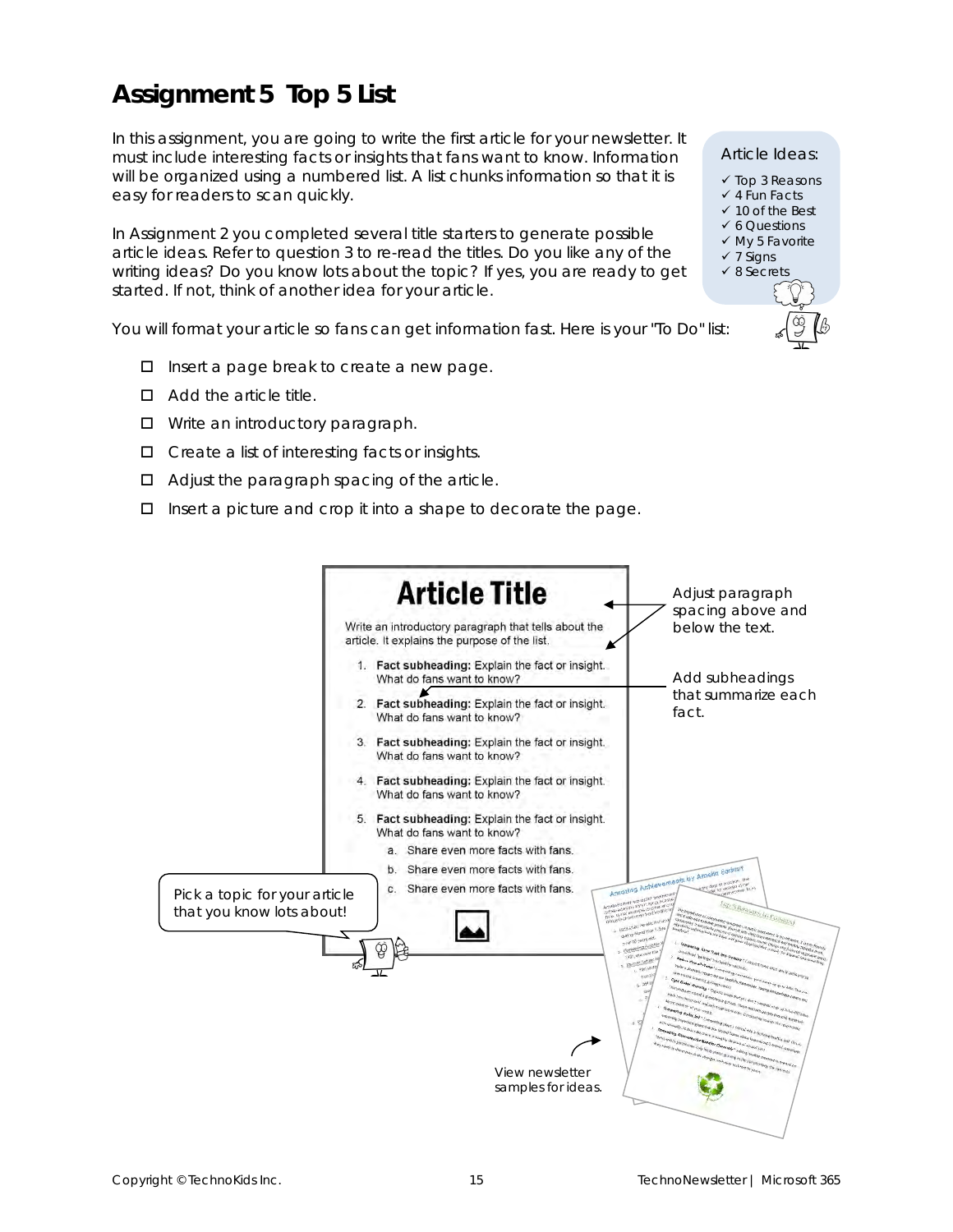<span id="page-11-0"></span>**Open the Newsletter in Word**

<span id="page-11-1"></span>**Insert a Page Break**



You are going to write your first article. To start, you need to make a new page. To do this, you must insert a page break. A page break can be used to add a blank page or divide content onto separate pages.

- On the *Home* tab, click *Show/Hide* to display formatting information.
- $\triangleright$  Place the cursor at the END of the front cover. or press CTRL+END to move the cursor to the end of the document.
- Click the *Insert* tab; click *Page Break*.



Click the *Home* tab; click *Show/Hide* to hide formatting information.

**Type an Attention-Grabbing Title on the New Page**

- $\triangleright$  Place the cursor on the new page. On the *Home* tab, click Clear All Formatting  $\frac{A}{2}$  to remove any formatting.
- On the new page, type **Article Title**. Press ENTER.
- Format the font  $\frac{[C_{\text{dilbri}}(B_{\text{odd}})]}{\sqrt{2}}$ , size  $\frac{[11, 21]}{2}$ , style **B**  $I$ , effects **A**, color **A**, and alignment  $\equiv$ .

<span id="page-11-2"></span>**Introduce the Topic of the Article**

You need to introduce fans to the topic of your article.



What is it about?

Why do they want to read it?

- $\triangleright$  Position the cursor below the title. You may need to press ENTER.
- Type a few sentences that **describes the article to fans**. Press ENTER twice.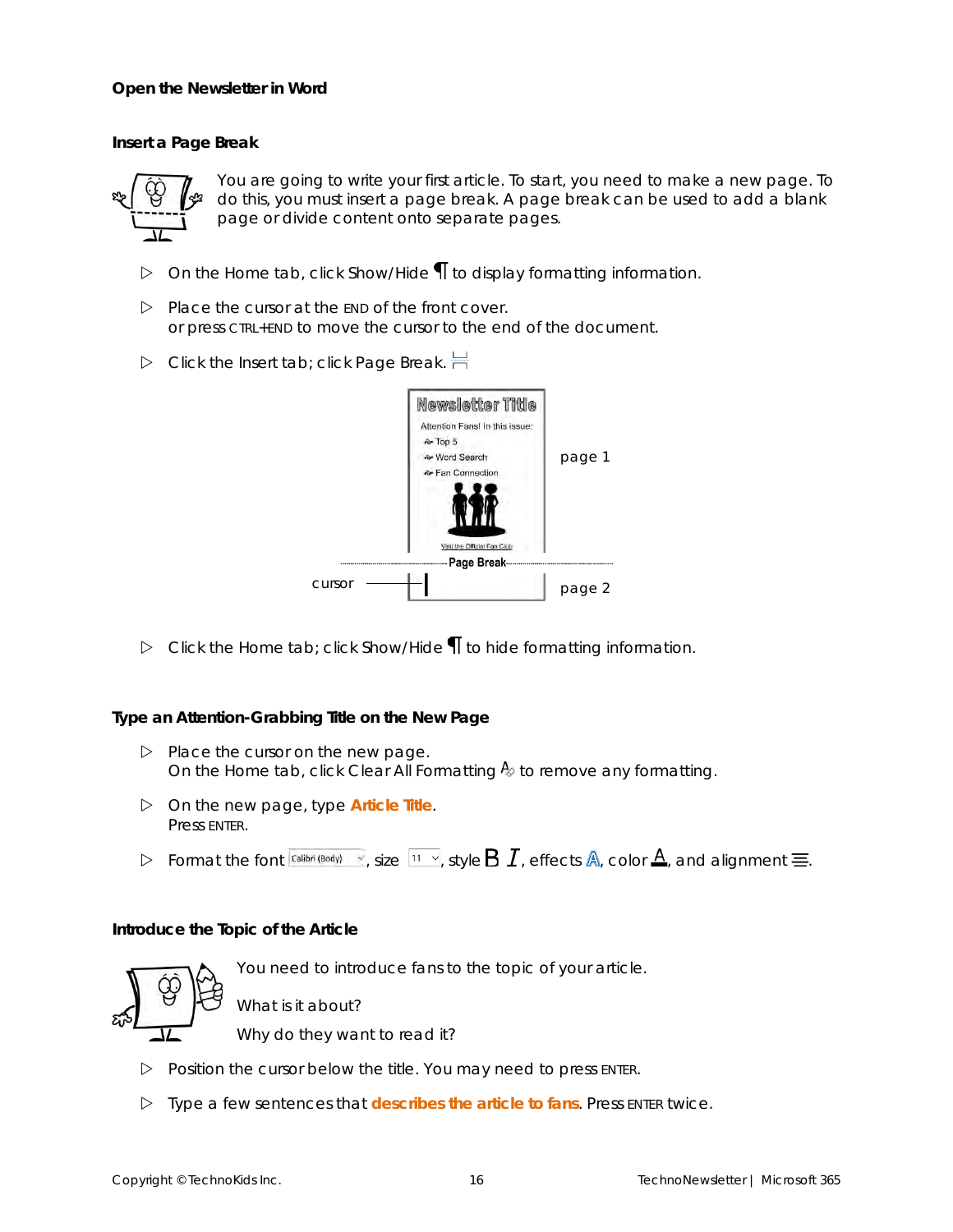<span id="page-12-0"></span>**List Interesting Facts or Insights**

- $\triangleright$  Position the cursor below the introductory paragraph.
- $\triangleright$  Click Numbering.  $\frac{1}{3}$
- Type a **fact** or **insight**. Press ENTER.
- $\triangleright$  Continue to type facts or insights. Press ENTER after each one to create a numbered list.
- $\triangleright$  Press ENTER 3 times when you are done typing.
- To remove an unwanted number, click *Numbering*.



<span id="page-12-1"></span>**Automatically Add Space Before a Paragraph**

- $\triangleright$  Select the list of facts.
- Click *Line and Paragraph Spacing*. Pick *Add Space Before Paragraph*.



Click the *Layout* tab. Look in the *Paragrah* group. 12 pt is in the *Before* box.

 $\sqrt{1.0}$  $1.15$  $\overline{1.5}$  $2.0$  $2.5$  $3.0$ Line Spacing Optio Add Space Before Paragraph Add Space After Paragraph

| Indent       |             |  | Spacing                |                 |   |
|--------------|-------------|--|------------------------|-----------------|---|
| $+ =$ Left:  | 0.25"       |  | <b>E</b> Before: 12 pt |                 | v |
| $E^+$ Right: | $0^{\circ}$ |  | $\equiv$ After:        | 0 <sub>pt</sub> |   |
| Paragraph    |             |  |                        |                 | ß |

#### <span id="page-12-2"></span>**Set Paragraph Spacing**

- $\triangleright$  Select the introductory paragraph.
- From the *Layout* tab in the *Paragraph* group:
	- o Type **15 pt** in the *Before* box.
	- o Type **15 pt** in the *After* box.

| Indent                   |    |           | Spacing                     |                  |  |
|--------------------------|----|-----------|-----------------------------|------------------|--|
| $\equiv$ Left:           | 0" |           | $\frac{1}{2}$ Before: 15 pt |                  |  |
| $\overline{=}$ Right: 0" |    |           | After:                      | 15 <sub>pt</sub> |  |
|                          |    | Paragraph |                             |                  |  |

Paragraph spacing is the amount of space above or below a paragraph. It is measured in *points* or pt.

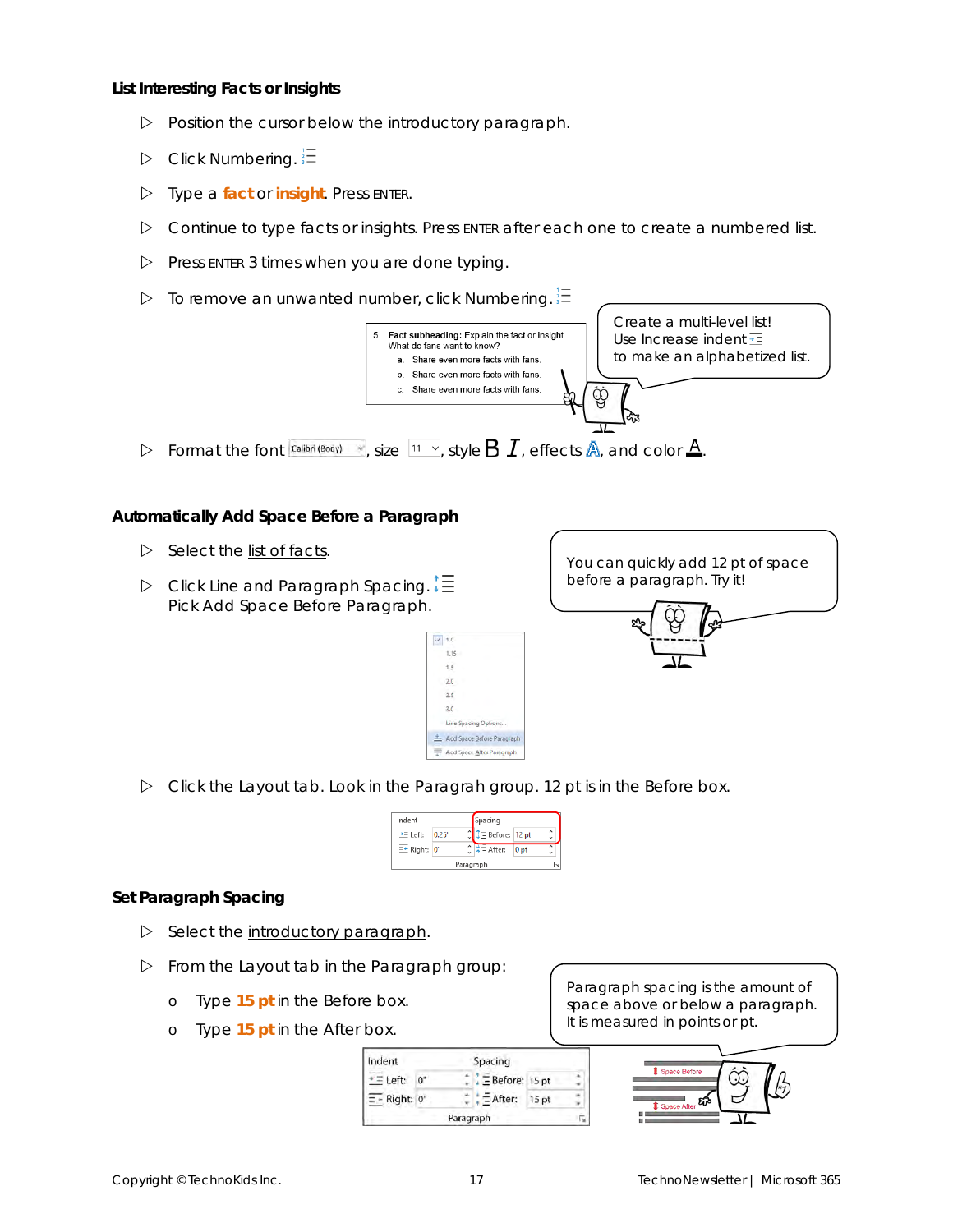<span id="page-13-0"></span>**Insert a Picture to Illustrate the Article and Crop into a Shape**

- $\triangleright$  Place the cursor on the page.
- From the *Insert* tab, click *Insert Pictures.*
- Choose *Online Pictures…* from the menu.
- In the search box, type a **search word**. Press ENTER.
- Click on a picture you like, then click *Insert.*
- $\triangleright$  With the picture selected, click the *Picture Format tab; click the Crop*  $\boxtimes$  arrow. **Click Crop to Shape. O** Pick a shape.



<span id="page-13-1"></span>**Top 5 Article Checklist**

 $\mathcal{Q}$ 



| <b>Article Title</b>                                                |  |
|---------------------------------------------------------------------|--|
| The title has capital letters.                                      |  |
| The title grabs attention and tells about the topic of the article. |  |
| Content                                                             |  |
| The article is interesting to fans.                                 |  |
| The introductory paragraph tells about the article.                 |  |
| Facts or insights are organized in a numbered list.                 |  |
| There are no spelling or grammar errors.                            |  |
| Design                                                              |  |
| Text is formatted so that the article is easy to read.              |  |
| Paragraph spacing adds white space between text.                    |  |
| The picture relates to the topic and is well-formatted.             |  |
| Article fits well on the page and is balanced.                      |  |

The article should fit on one page. Set the Zoom level to *Whole page* to see how it will look when printed on paper.

<span id="page-13-2"></span>**Save and Exit Word**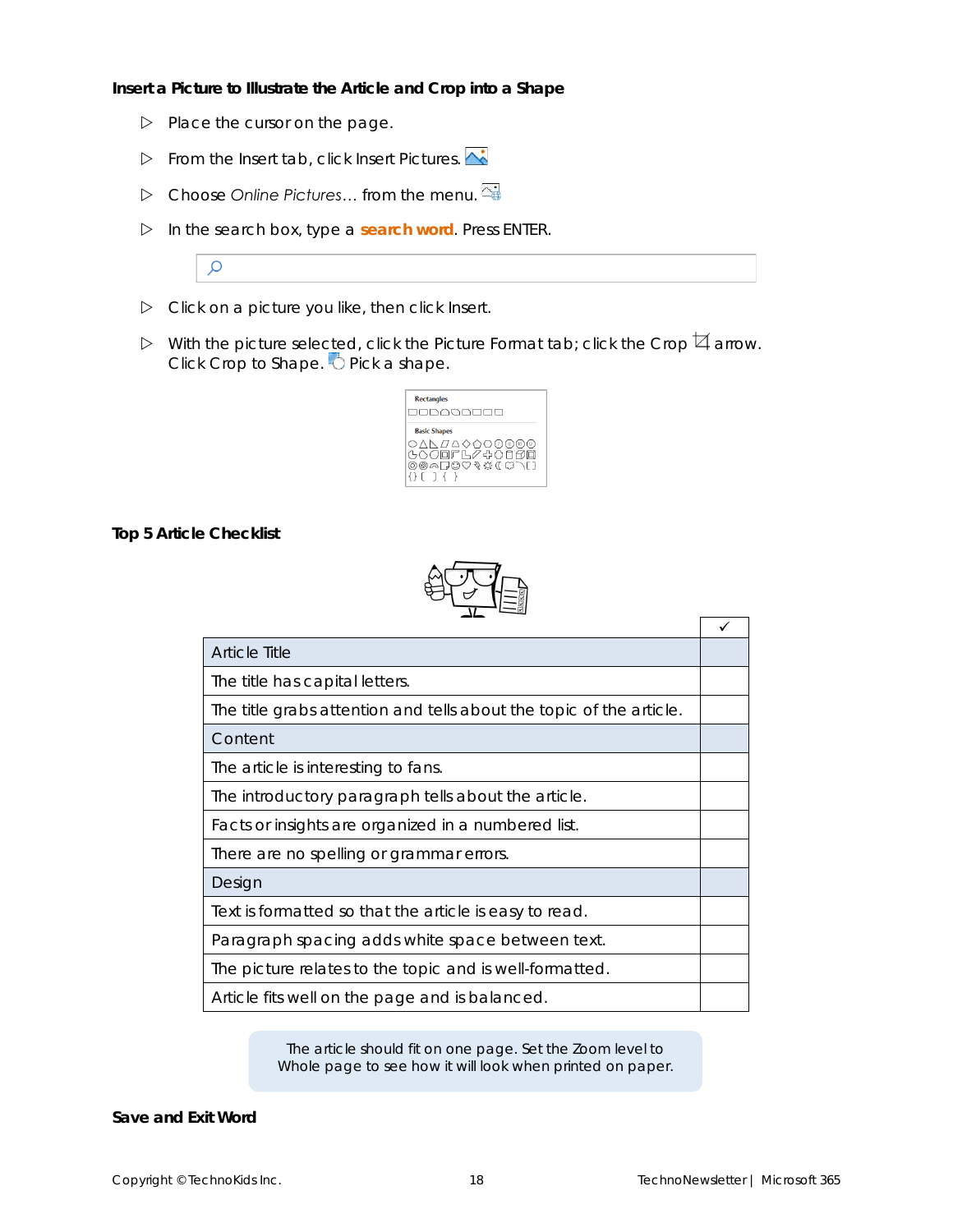## <span id="page-14-0"></span>**Extension Activity 3: Keep Writing!**

Newsletters can contain many other types of articles. Keep writing! Add to your newsletter a variety of attention-grabbing information, advice, entertainment, or fun pieces that will engage and interest your readers. Find some ideas below.

- *Interview* (View *Newsletter 2* to see a sample) Make up a conversation with a person related to your newsletter. Interview the subject of the newsletter, a fan, a family member, a competitor, or someone in the same profession.
- *Create an Advertisement* Think of a product that fans who read your newsletter would like to have. Include a picture, persuasive description, and pricing information.
- *Letter from the Editor* Take the role of an editor. Include a photo of yourself and write a short message that welcomes readers to the newsletter.
- *Letter to the Editor*

Take the role of a reader. Comment on an imaginary article in a recent issue of the newsletter. Offer praise or criticism. Request an article you would like to read.

• *Staff Picks*

The newsletter team may recommend products, further reading, or advice. List top three endorsements from the employees.

• *Contest/Giveaway*

Promote a contest or prize that can be won. Include a convincing description that promotes the prize, a picture, how to enter, and when winners will be announced.

• *Up Close and Personal*

Write a short biographical article about the topic of the newsletter. Include facts that fans would want to know about lifestyle, interesting trivia, or little-known information.

• *In the News*

Compose a report on a recent or upcoming event. Be sure to include who, what, when, where, and why.

• *Product Review*

Write a product review about your topic. The article should include both positive and constructive feedback.

• *How To* Write step-by-step instructions about how to complete a task related to your topic. Some ideas are: give advice, make a craft, create a model, cook a recipe, do a trick, offer a tip.



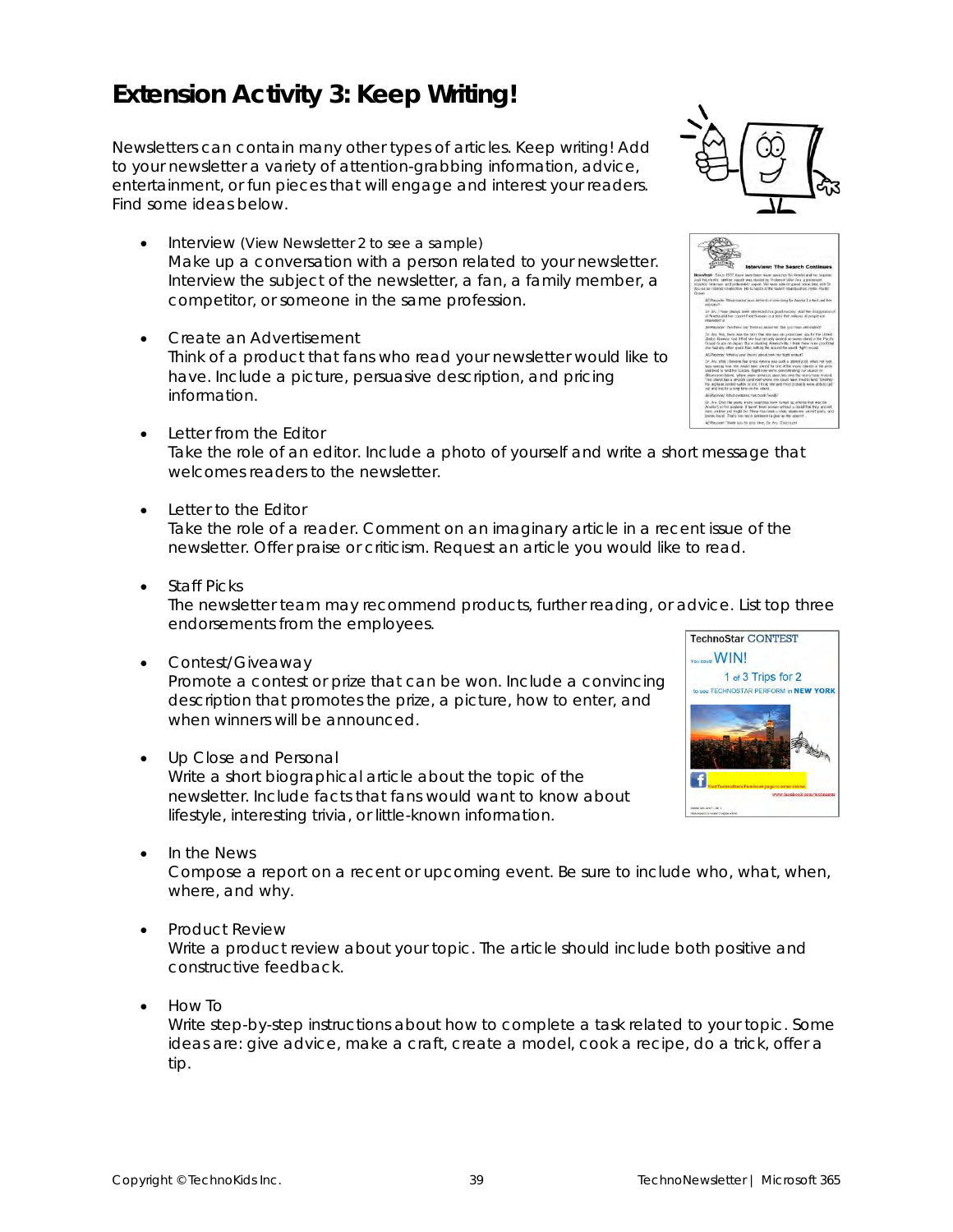• *Quiz* (View *Newsletter 3* to see a sample) Make a trivia quiz for your readers. Title it: "How Well Do You Know \_?" Write a series of multiple-choice questions.

Use a footnote or endnote to create an answer key.

• *Expose*

Surprise or shock the reader with an anecdote, statistics, or quotes. Reveal something about the newsletter topic that is new or not commonly known.



• *Personal Experience*

Write from your own point of view and your relationship with the newsletter topic. How did you get interested? When and why did you become a fan? Was there an event or special experience that hooked you?

• *Trends*

What are the latest trends related to your topic? Is there a new look, gadget, show, or celebrity that is 'hot'? Give a fresh, up-to-date look at what is fashionable and 'in'.

• *Gather More Ideas!*

Gather a collection of magazines, online or paper examples, to scan and examine the types of articles that you could add to your newsletter.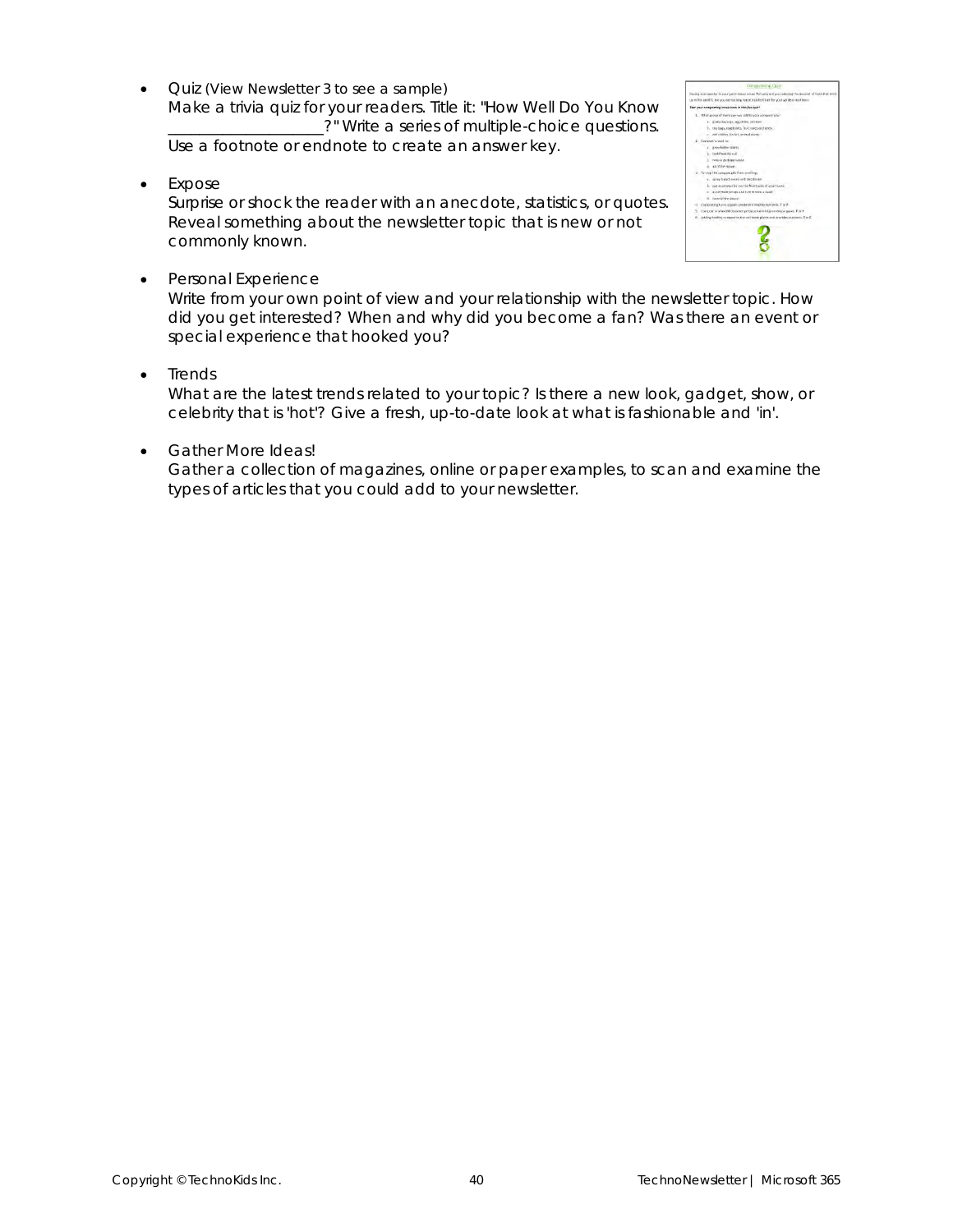## <span id="page-16-0"></span>**Newsletter Marking Sheet**

NAME:

| Content                                                                                                                                                                |     |
|------------------------------------------------------------------------------------------------------------------------------------------------------------------------|-----|
| Publication effectively targets a specific audience.                                                                                                                   | /2  |
| Front cover informs readers about the content. It includes a title, bulleted list of<br>articles, image, and hyperlink.                                                | /4  |
| Article shares insights about a topic that is appealing to fans. It includes a title,<br>introductory paragraph, and a numbered list of Information.                   | /10 |
| Word search lists topic-related terminology. It includes a title, instructions, search<br>terms, and letter grid. The content is positioned using tables.              | /3  |
| Word search answer key is located at end of newsletter with all answers highlighted.                                                                                   | /2  |
| Opinion article states a viewpoint with quotes to support argument. It includes a<br>title, introduction, two paragraphs, two quotes, two footnotes, and a conclusion. | /10 |
| Spelling and grammar are accurate.                                                                                                                                     | /2  |
| Layout                                                                                                                                                                 |     |
| Article sections are on separate pages.                                                                                                                                | /2  |
| Page design utilizes space well and attracts readers.                                                                                                                  | 74  |
| Text is formatted for easy reading and to engage reader interest.                                                                                                      | /4  |
| Images are attractive, relate to the topic, and have eye-catching styles applied.                                                                                      | /4  |
| Pages are numbered.                                                                                                                                                    |     |
| Pages have appropriate headers and footers.                                                                                                                            | /2  |
| Comments:                                                                                                                                                              |     |
|                                                                                                                                                                        |     |
|                                                                                                                                                                        |     |
|                                                                                                                                                                        | /50 |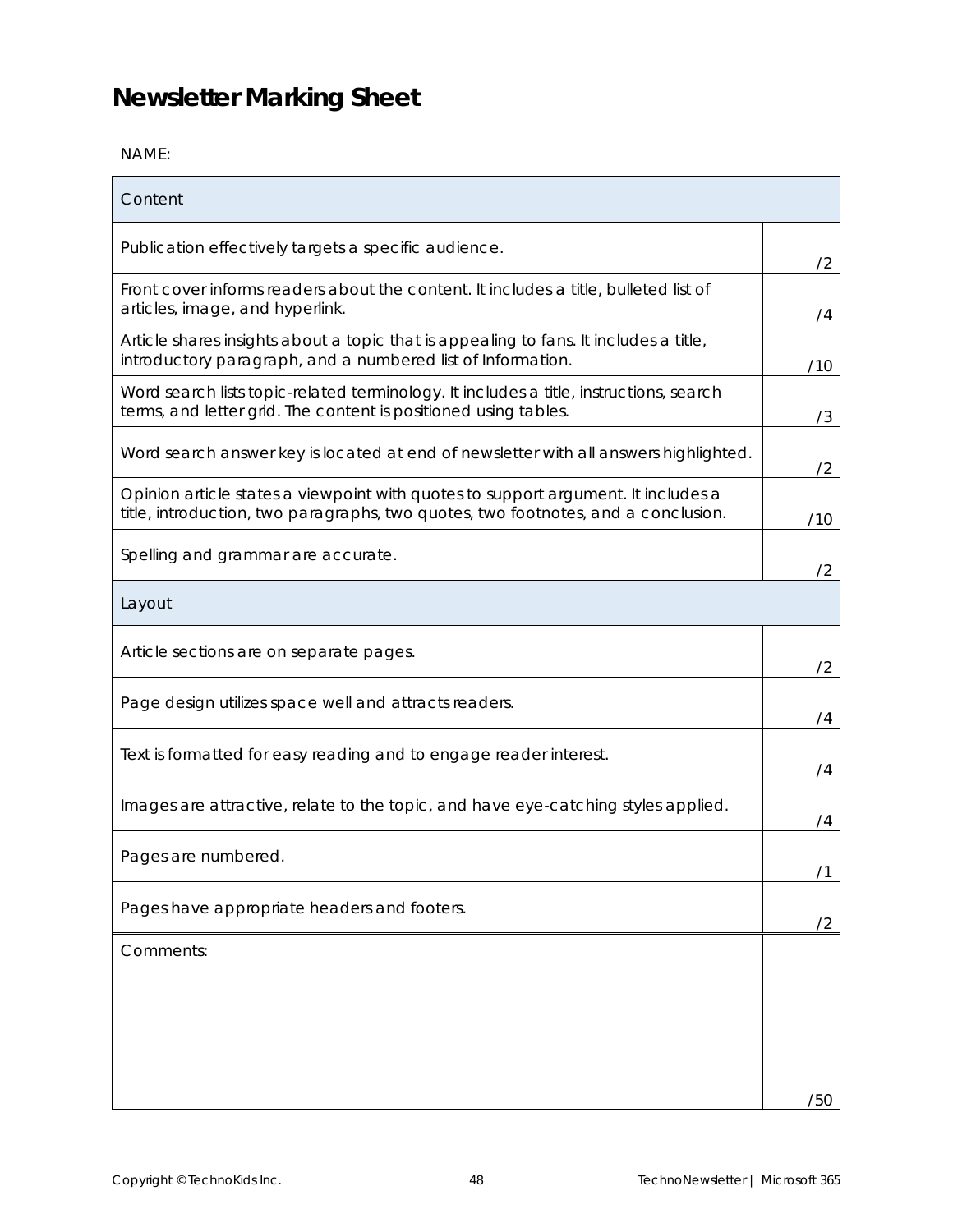# **TechnoStar** Fan Club Newsletter

Attention Pop Music Fans!

In this Issue:

- Top 5 Reasons to Go to a Concert
- Amazing TechnoStar Word Search
- Making a Difference!



[Join the Official Fan Club!](https://www.technokids.com/)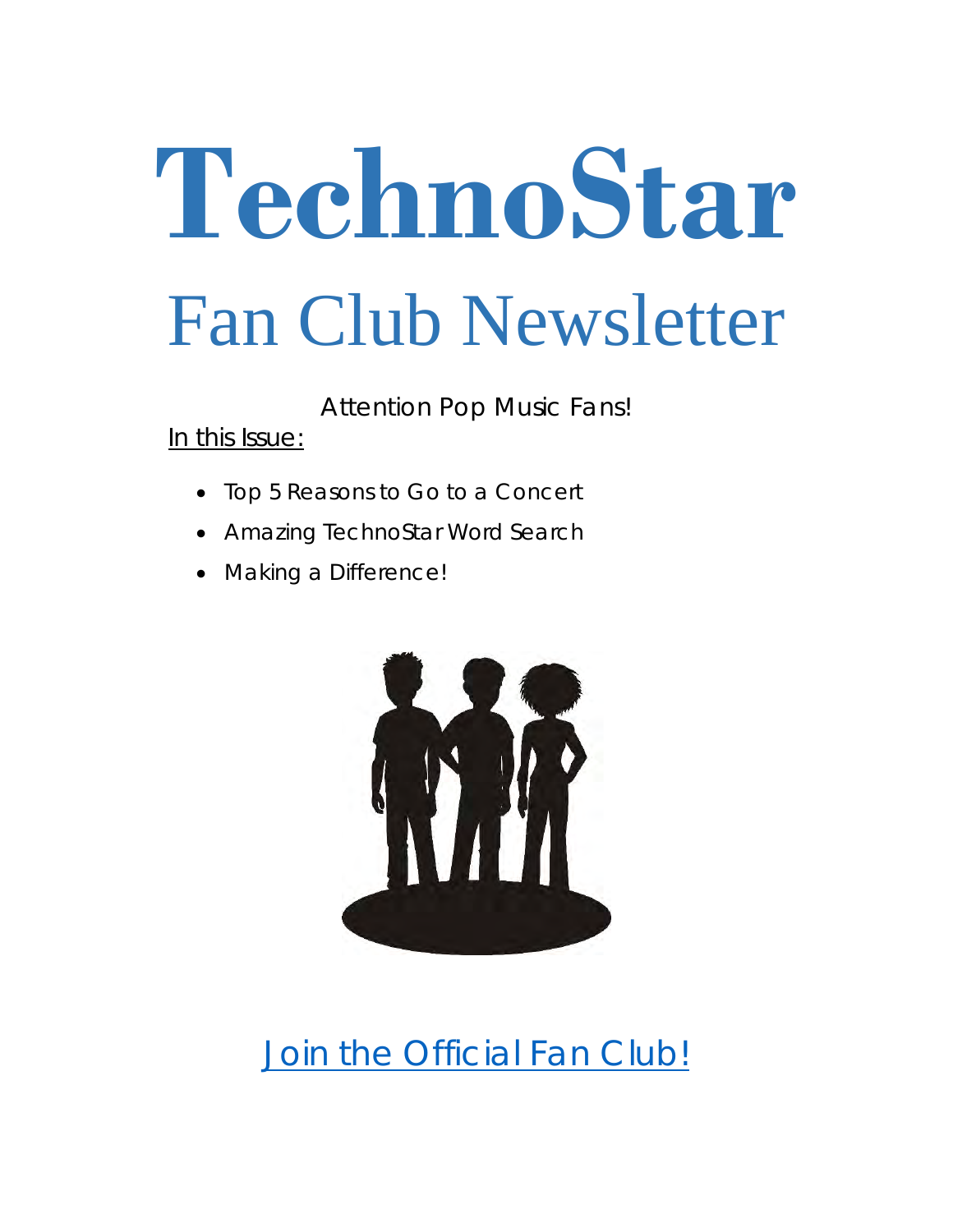## **Top 5 Reasons to Go to a Concert**

Just like you, I am a TechnoStar fan. I was lucky to see her perform in a concert a few months ago. Once you see a live performance you really appreciate her talent. Here are the top 5 reasons everyone should go to a TechnoStar concert.

- 1. **Amazing Voice:** Her voice is amazing! I thought she sounded great on the radio. She is even better live.
- 2. **Dance Routines:** Her backup dancers are talented. They make the show really fun to watch.
- 3. **Stunning Light Show:** The light show changes for each song. There are patterns on the wall, laser beams around the arena, and even some fireworks. You won't believe your eyes!
- 4. **Unique Memorabilia:** Before the show, vendors sold posters, t-shirts, mugs, key chains, and more. If you want some rare fan collectibles you need to go to a concert.
- 5. **Fantastic Fans:** It is great to be in a place with so many people. Everywhere you look there is a fellow fan. What makes this so great?
	- a. It is fun to sing along with thousands of people because we all know the words.
	- b. It is easy to make new friends because you already know a bit about the person. They like pop music and TechnoStar so you have something in common.
	- c. It is a big dance party with everyone out of their chairs moving to the beat.

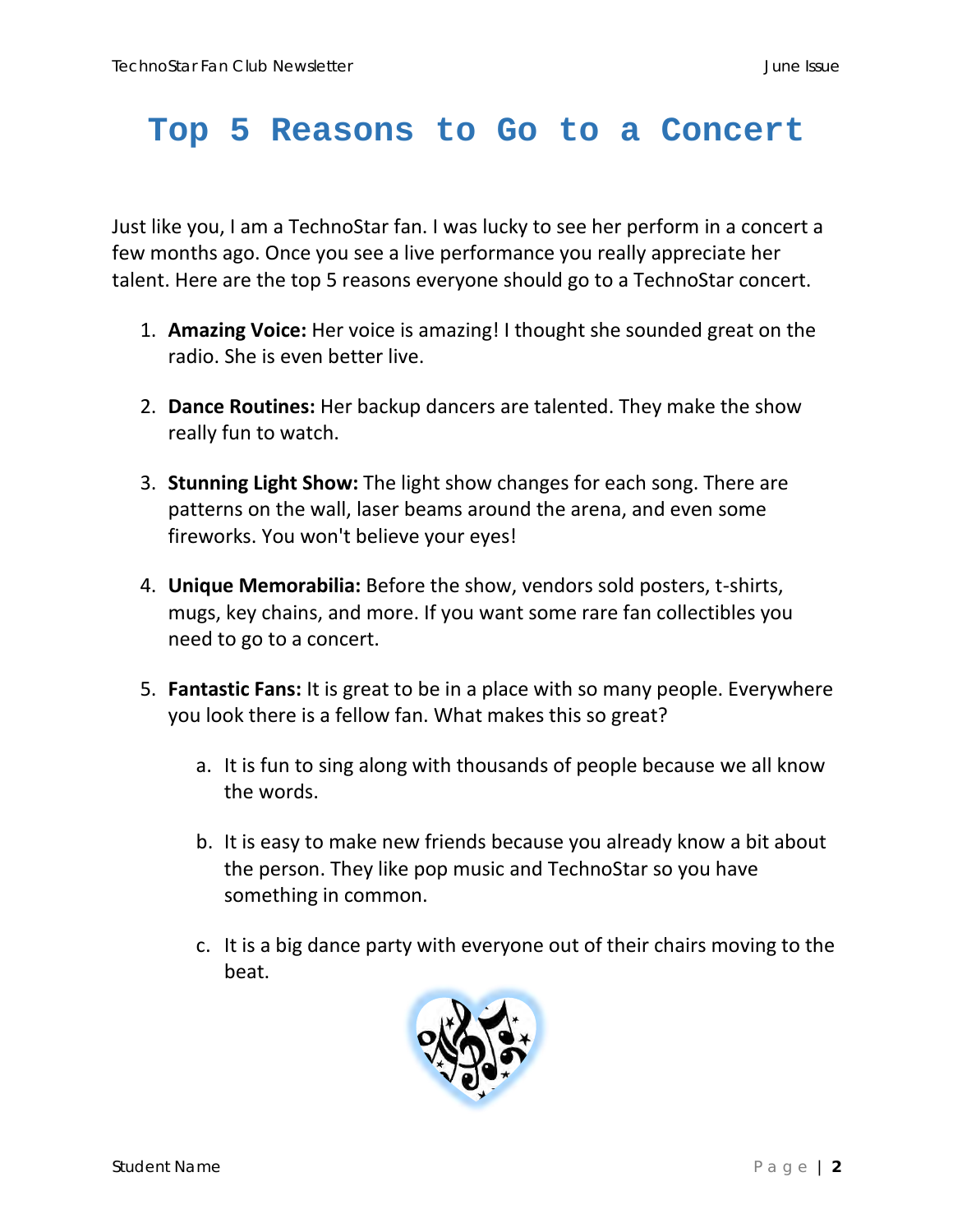## **Amazing TechnoStar Word Search**

### Pop music fans! Can you find the hidden words about TechnoStar?

| <b>TALENTED</b><br><b>SINGER</b><br><b>CONCERT</b> |   |             |   |                                                |   |   | POP MUSIC<br><b>DANCING</b> |             |              |   |             |              | <b>FAMOUS</b><br><b>ALBUM</b> |              |             |              |  |  |
|----------------------------------------------------|---|-------------|---|------------------------------------------------|---|---|-----------------------------|-------------|--------------|---|-------------|--------------|-------------------------------|--------------|-------------|--------------|--|--|
| <b>MICROPHONE</b>                                  |   |             |   | <b>TECHNOSTAR</b><br><b>TECHNOMUSIC WINNER</b> |   |   |                             |             | PLATINUM     |   |             |              |                               | <b>FAN</b>   |             |              |  |  |
| B                                                  | T | A           | L | E                                              | N | Τ | E                           | D           | I            | P | K           | Τ            | O                             | P            | N           | T            |  |  |
| F                                                  | P | н           | D | $\mathsf{S}$                                   | B | н | A                           | B           | T            | O | I           | E            | D                             | L            | R           | C            |  |  |
| R                                                  | K | Υ           | F | A                                              | Μ | O | U                           | $\mathsf S$ | E            | P | E           | C            | M                             | A            | E           | I            |  |  |
| A                                                  | I | R.          | A | B                                              | I | E | L                           | A           | L            | Μ | D           | Н            | O                             | Τ            | F           | L            |  |  |
| W                                                  | L | F           | N | $\mathsf{V}$                                   | C | B | E                           | н           | $\mathsf{C}$ | U | $\mathsf S$ | N            |                               |              | L           | Н            |  |  |
| Υ                                                  | н | B           | L | C                                              | R | R | L                           | Τ           | H            | S | C           | O            | P                             | N            | Τ           | C            |  |  |
| I                                                  | K | D           | U | N                                              | O | T | A                           | Τ           | L            | I | T           | $\mathsf{S}$ | $\mathsf{S}$                  | U            | Y           | Τ            |  |  |
| O                                                  | A | $\mathsf S$ | P | M                                              | P | N | U                           | $\mathsf S$ | $\mathsf{S}$ | C | L           | Τ            | U                             | M            | Τ           | $\mathsf{S}$ |  |  |
| P                                                  | C | A           | O | I                                              | н | R | $\mathsf C$                 | R           | Y            | N | E           | A            | G                             | E            | $\mathsf C$ | I            |  |  |
| L                                                  | V | Q           | U | L                                              | O | н | X                           | E           | B            | O | $\mathsf S$ | R            | U                             | Y            | A           | N            |  |  |
| D                                                  | A | N           | C | I                                              | N | G | Υ                           | $\mathbf I$ | R            | O | F           | R            | $\mathsf{S}$                  | W            | L           | G            |  |  |
| Μ                                                  | B | G           | L | A                                              | E | C | O                           | R           | U            | Τ | C           | L            | N                             | $\mathsf{S}$ | E           | E            |  |  |
| Τ                                                  | E | C           | Н | N                                              | O | M | U                           | $\mathsf S$ | I            | C | W           | I            | N                             | N            | E           | R            |  |  |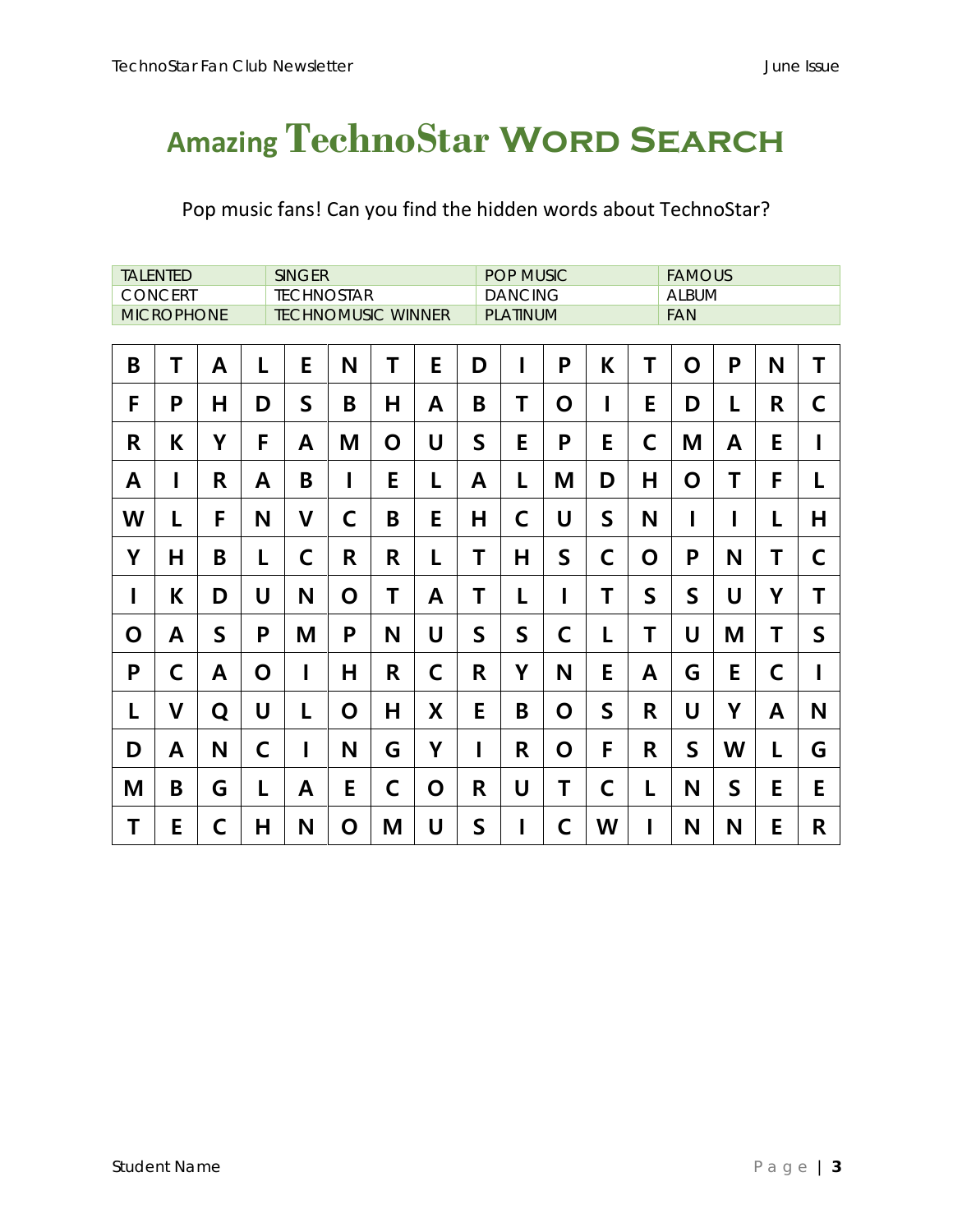## **Making a Difference!**

TechnoStar is one of the most popular musicians on the pop music charts. Some people think she is just another pretty girl that dances around on stage. That is not true. TechnoStar is an amazing person who brings a lot of joy to her fans. Her charity work improves the lives of others and her song lyrics offer inspiration to her fans. I think TechnoStar is an excellent role model for teens.



TechnoStar does charity work. She sang at the TechnoHelp Concert to raise money for disaster relief. She also volunteers with the TechnoChildren's Society to help families in need. TechnoStar encourages fans to help others. In a recent Facebook post on the TechnoStar page, one fan wrote,

You are amazing! I saw how you helped those families. After seeing how many kids need help I talked to my teacher. Our school is now raising money for a local food bank.<sup>1</sup>

Fans see what TechnoStar does for other people and they want to help too.

<sup>1</sup> Post from [www.facebook.com/technostar,](http://www.facebook.com/technostar) on 01/01/2014. Comment was made under a video post of TechnoStar volunteering at a local food bank.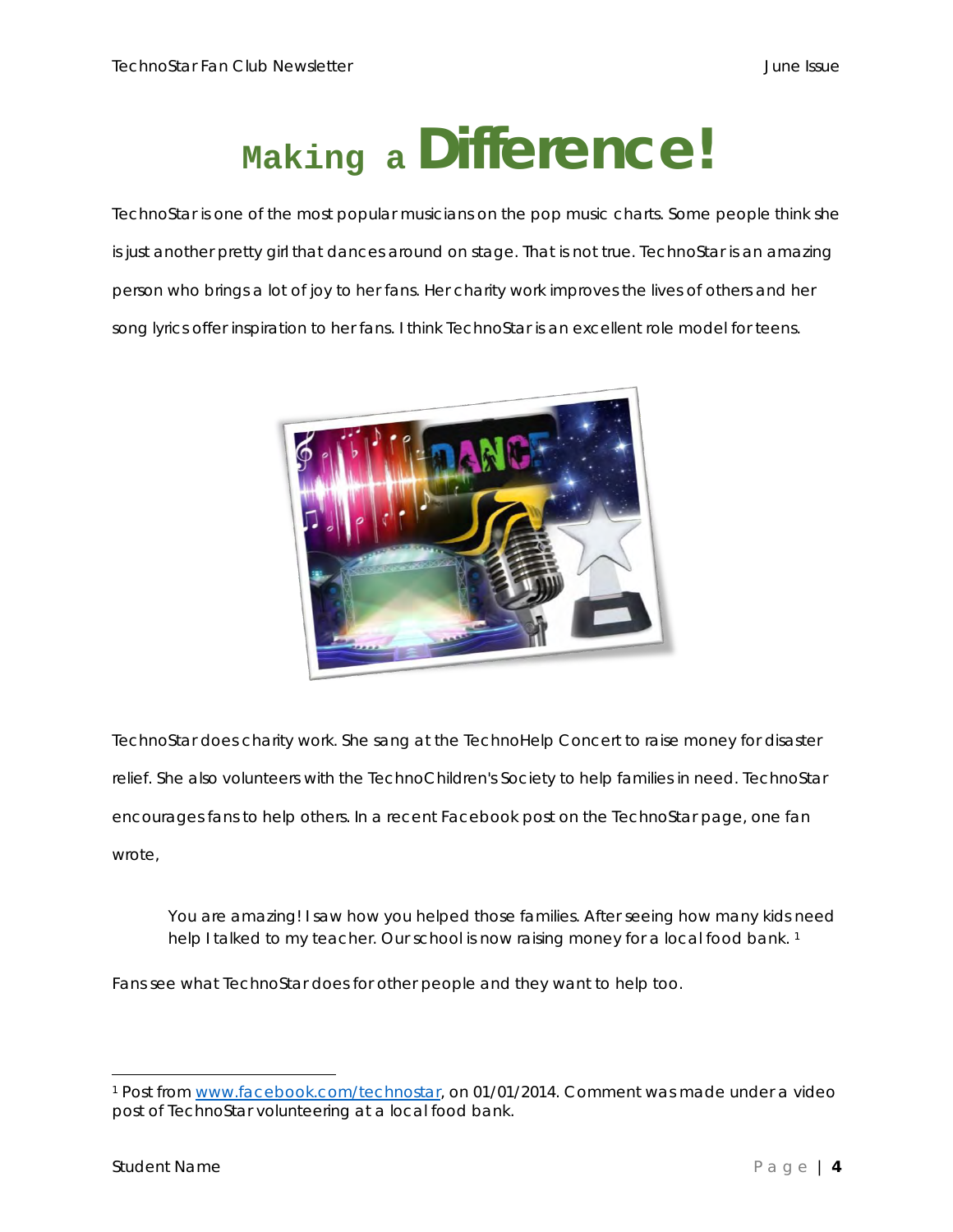TechnoStar lyrics offer inspiration to fans. In her song, Believe in Yourself, she encourages teens to be confident and to like themselves. The chorus is,

> Believe in you, Believe me it's true. You have what it takes, Don't worry about mistakes. Believe.<sup>2</sup>

The song reminds fans that if they believe in themselves they can achieve their goals. The dance beat put to these lyrics is upbeat. It makes people feel great when they listen to the song.



TechnoStar is more than a singer. She is a role model for teens. Fans see how her charity work helps others and they want to get involved too. As well, her songs share an encouraging message with listeners. If you have ignored TechnoStar thinking she was just another pop star, take another look. She is making a positive difference!

<sup>2</sup> Chorus from Believe in Yourself by TechnoStar. View the lyrics at www.technostar.com/believe.